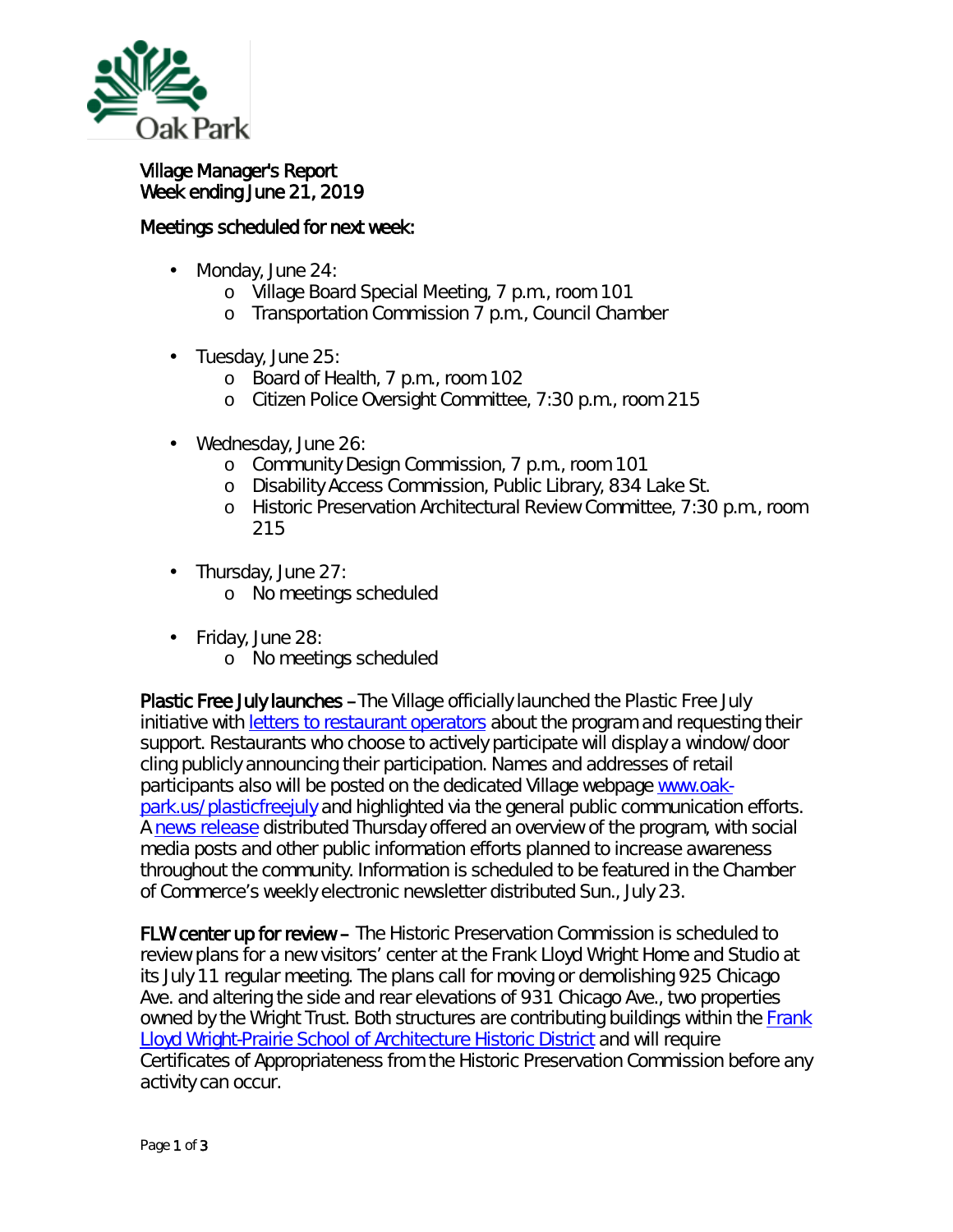Condo management seminar proves popular – A condo management seminar held this week at Village Hall proved to be popular. More than two dozen building managers and condo association board members turned out to learn about dealing with difficult management situations like smoking, bed bugs, hoarding and screening of prospective buyers. The Neighborhood Services Division of the Development Customers Services Department partnered with [Mastercare Building Services](http://mxrelay.oak-park.us:32224/?dmVyPTEuMDAxJiY3YTc5MTBiMDM5YjBjYTM4YT01QjI5MzA2Ql85MzA2MV8yNjQ5XzEmJjY3OTJiZTY1YTZhNWM1Nj0xMjMzJiZ1cmw9aHR0cCUzQSUyRiUyRnIyMCUyRXJzNiUyRW5ldCUyRnRuJTJFanNwJTNGdCUzRDc4ZDl4ZTZhYiUyRTAlMkUwJTJFcWRjbGxtbWFiJTJFMCUyNmlkJTNEcHJldmlldyUyNnIlM0QzJTI2cCUzRGh0dHAlMjUzQSUyNTJGJTI1MkZ3d3clMkVtY2FyZXNlcnZpY2VzJTJFY29tJTI1MkY=) to produce the event. Future condo seminars will address financial planning and budgeting for taxes.

Downtown construction continues – ComEd is installing conduit as part of infrastructure necessary to bring power to the Albion development site on Lake Street. Most of activity is occurring overnight to reduce traffic disruptions. Other needed infrastructure upgrades are being completed in coordination with the ComEd project to reduce the neighborhood impact as well, including installation of AT&T fiber optic conduit and upgrades to the intersection's traffic signal and lighting system. A new fire hydrant and storm sewer catch basin also are being installed at the intersection as part of the after-hours activity. Crews are optimistic all overnight work will be completed by late July.

Village Hall parking lot status – The concrete patches to the external roof of the garage under the Village Hall parking lot were poured this week. Work on the plaza over the garage should resume after the concrete has cured, which could take up to two weeks. The lot remains restricted to Police vehicles, municipal vehicles and visitors. Staff parking continues to be restricted to specific sides of nearby streets. The project is expected to be completed by mid-July.

Madison Street update – Portions of the activity on Madison Street was expected to wrap up this week. These include concrete work east of Ridgeland Avenue and installation of the main sewer line between Euclid and Oak Park avenues. The concrete work between East and Ridgeland avenues should be completed by the end of the month. Concrete replacement is now underway between East Avenue and Austin Boulevard. Pedestrian access and communication with the business operators and residents most affected by the project have been maintained. Construction updates continue to be distributed via email and posted on the dedicated project website at [www.madisonstreetconstruction.com.](http://www.madisonstreetconstruction.com/)

Water and sewer improvements - Clarence Avenue remains closed between Roosevelt Road and Harvard Street as sewer work continues between Harvard and Fillmore streets. Installation of the sewer and property service lines is underway along Clarence Avenue between Harvard and Fillmore streets. The intersection of Fillmore Street and Clarence Avenue will be closed temporarily during a portion of next week. The project is anticipated to be completed by early September.

Alley improvements – Alley improvements are expected to be completed by mid-July, with 13 of the 15 alleys scheduled for reconstruction this season now substantially completed. Pavement was removed this week in the alley north of Van Buren Street and west of Highland Avenue. Garage aprons were poured in the alley south of Van Buren Street between Lyman and Humphrey avenues.